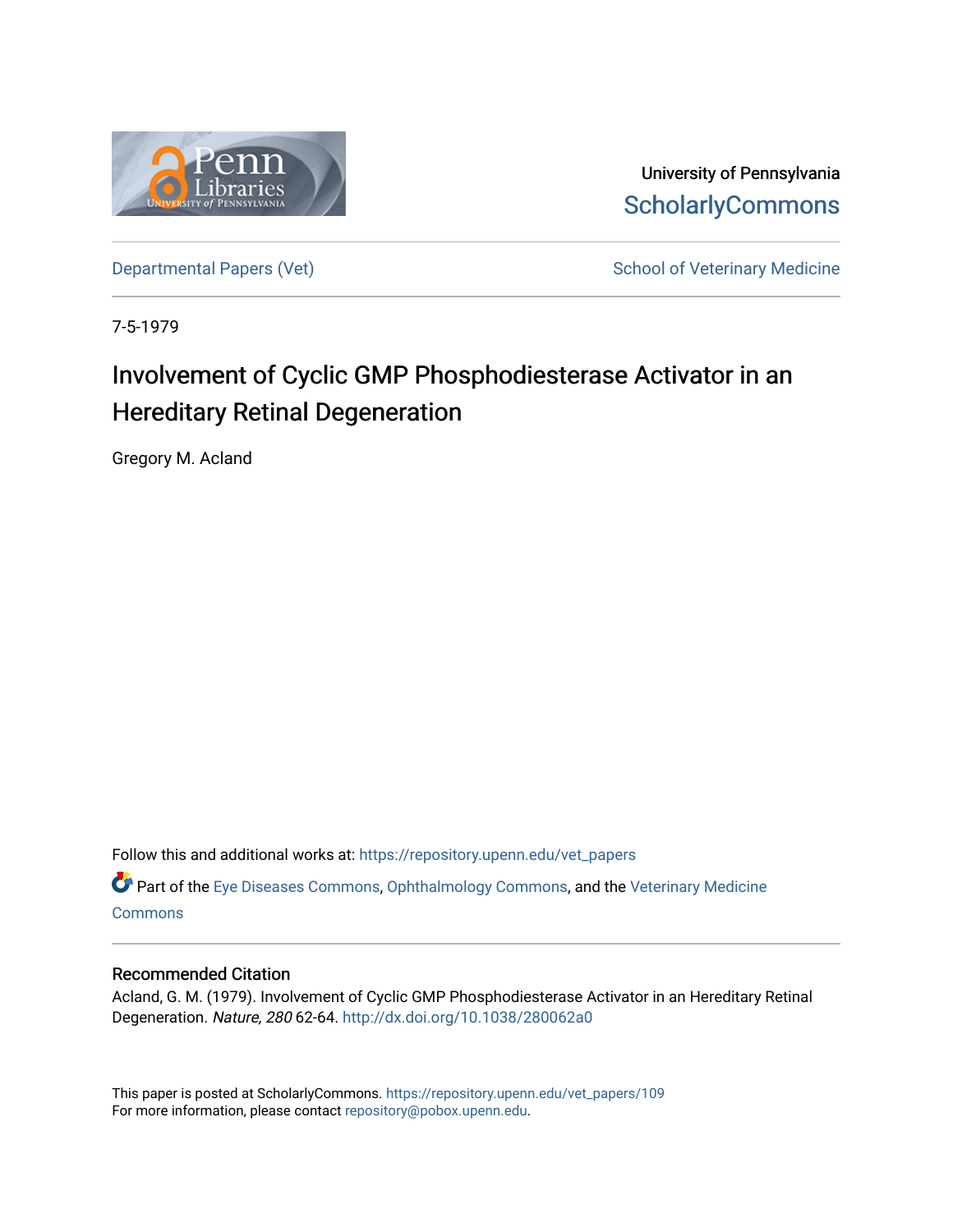## Involvement of Cyclic GMP Phosphodiesterase Activator in an Hereditary Retinal **Degeneration**

#### **Abstract**

CYCLIC NUCLEOTIDES mediate many aspects of normal cellular metabolism; thus, degradation as well as synthesis of these intracellular mediators must be strictly regulated. Phosphodiesterase (PDE), the enzyme of cyclic nucleotide catabolism, is present in mammalian tissues in multiple forms, which differ in substrate specificity, kinetic characteristics and sub-cellular localisation. Moreover, a calcium-dependent protein activator (now called calmodulin) has been characterised that specifically activates at least one of the PDE types although other types of PDE are known to be activator independent. Thus, several mechanisms are present in vivo which allow strict control of PDE. A unique cyclic GMP-PDE is compartmentalised in the outer segments of retinal photoreceptor cells; its activity is low in the darkadapted state but increases dramatically on light adaptation. The resulting drop in cyclic GMP content could serve as a chemical 'signal' in the normal visual process. However, despite much investigation of various cyclic nucleotide systems, no definitive information has been obtained which clearly links a disorder of cyclic nucleotide metabolism with a disease process elsewhere than in retina. We have recently presented preliminary evidence that an abnormality in cyclic GMP metabolism could be present in the retinas of Irish setter dogs with inherited rod–cone dysplasia that could lead to greatly increased cyclic GMP content, as had been reported in mice with inherited retinal degeneration. We now report that the basic defect in the disease seems to be a failure to switch PDE type and a concomitant decrease in protein activator concentration early in postnatal development, at the time of photoreceptor differentiation.

#### **Disciplines**

Eye Diseases | Ophthalmology | Veterinary Medicine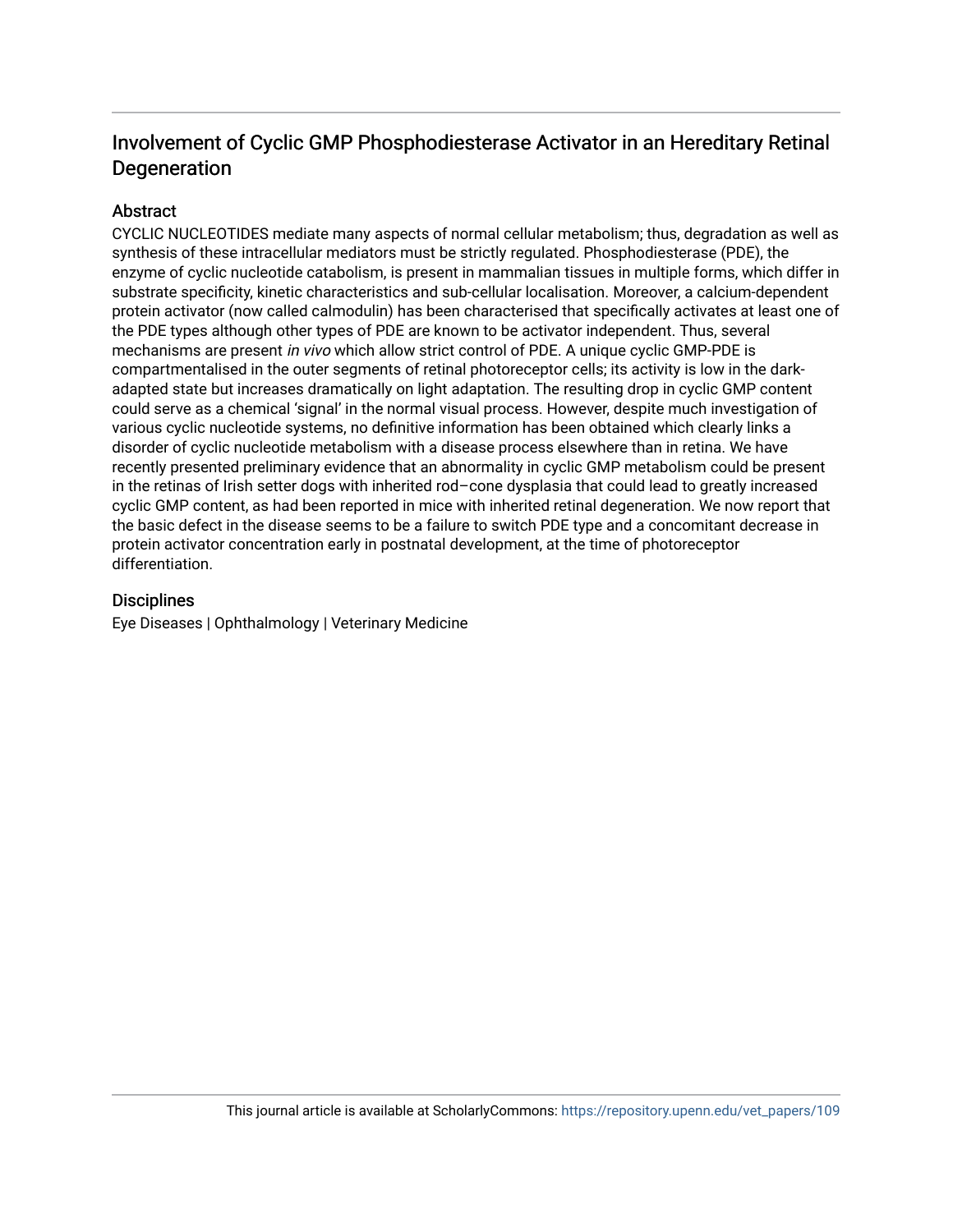the mean distance between gap junctions linking neighbouring  $L<sub>1</sub>$  units should be greater in the direction parallel to the streak than perpendicular to it. Assuming that cytoplasmic resistance is much lower than junctional resistance, the signal attenuation will occur mainly at these junctions. We further assume a uniform distribution of gap junctions along the cell surface. The signal attenuation per unit length normal to the slit stimulus will then be greater in the direction perpendicular to the streak resulting in receptive fields elongated along the streak.

The mechanism described above is based upon a network of  $L<sub>1</sub>$  units each of which has a common orientation. A random distribution of orientations of elongated cells would result in more equal mean distances between junctions along any two orthogonal directions. This type of anatomical arrangement is in fact seen in Golgi-impregnated  $L_1$ -type horizontal cells in the peripheral retina. Here, our preliminary physiological findings indicate that  $L_1$ -type horizontal cells have response eccentricities closer to 1.0 with no consistently observed preferred orientation along any particular axis.

In this paper, we have shown that the streak region of the turtle retina contains at least one population of cells wtth specialised properties; the axonal arborisations and the receptive fields of  $L_1$  horizontal cells in this region are elongated in the direction of the streak. The functional significance of the specialisations in the streak region may be better understood from ganglion cell recordings in this region. However, such measurements have only been made in the visual streak of another species, the rabbit<sup>1</sup>. Amongst rabbit ganglion cells in this region, orientation selective units were found which responded only to slits of light which were oriented either parallel or perpendicular to the streak. Although a full understanding of receptive fields at the ganglion cell level requires a greater knowledge of signal processing in the inner and outer plexiform layers, the oriented horizontal cell receptive fields described here may have significance for the development of orientation specificity in the visual streaks of species whose retinas contain this specialisation.

We thank Walter Stewart for Lucifer dye, and E. I. DuPont deNemours & Co. (Inc.) for the Pontamine Fast Turquoise. We thank Drs K. I. Naka and J. Schnapf for reading the manuscript and Dr R. Nelson for useful discussions.

> RICHARD A. NORMANN HELGAKOLB **MENACHEM HANANI** EFREM PASINO RICHARD HOLUB

*Laboratory of Neurophysiology, National Institute of Neurological and Communicative Disorders and Stroke, National Institutes of Health, Bethesda, Maryland 20014* 

Received 11 December 1978; accepted 15 May 1979.

- 1. Levick, W. *R. J. Physiol., Lond.* **188,** 285-307 (1967).<br>2. Hubel. D. H. & Wiesel. T. N. J. Physiol., Lond. **160.** 1
- 2. Hubel, D. H. & Wiesel, T. N. *I. Physiol .. Lend.* 160, 106-154 (1962). 3. Henry, G. H., Dreher, B. & Bishop, P. 0. *I. Neurophysiol.* 37, 1394-1409 (1974).
- 
- 4. Schiller, P.M., Finlay, B. L. & Volman, S. F. *I. Neurophysiol.* 39, 1320-1333 (1976).
- *5.* Brown, K. T. *Vision Res.* 9, 1053-1062 (1969). 6. Baylor, D. A., Fuortes, M.G. F. & O'Bryan, P.M. *I. Physiol., Lend.* 214, 265-294 (1971).
- 
- 7. Simon. E. J. *I. Physiol., Lend.* 230, 199-211 (1973). 8. Saito, T., Miller, W. H. & Tomita, T. *Vision Res.* 14, 119-123 (1974).
- 9. Lamb, T. D. *I. Physiol., Lend.* 263, 239-255 (1976). 10. Murakami, M. & Shimoda, Y. *Brain Res.* 144, 164-168 (1978). 11. Stewart, W. Cel/14, 741-759 (1978).
- 
- 
- 12. Nelson, R., Lutzow, A. V., Kolb, H. & Gouras, P. *Science* **189,** 137–139 (1975).<br>13. Leeper, H. *J. comp. Neurol*. **182,** 777–794 (1978).
- 14. Naka, K. I. & Rushton, W. A. H. *I. Physio/., Lend.* 192,937-961 (1967).
- 15. Kaneko, A*. J. Physiol., Lond.* **213,** 95–105 (1971).<br>16. Marmarelis, P. Z. & Naka, K. I. *Biophys. J.* 1**2,** 1515–1532 (1972).
- 
- 
- 17. Nelson, R. *J. comp. Neur.* **172,** 109–135 (1977).<br>18. Lasansky, A. & Vallerga, S*. J. Physiol., Lond. 251, 145–*165 (1975).<br>19. Yamada, E. & Ishikawa, T. *Cold Spring Harb. Symp. quant. Biol.* **30,** 383–392 (1965).
- 20. Lasansky, A. *Invest. Ophthal.* 11, 265-274 (1972). 21. Lasansky, A. *Phil. Trans R. Soc.* B265, 471-489 (1973).
- 
- 22. Raviola, E. & Gilula, N. B. *I. Cell Bioi.* 65, 192-222 (1975).
- 23. Kolb, H. I. *Neurocytol.* 6, 131-153 (1977).

### **Involvement of cyclic GMP phosphodiesterase activator in an hereditary retinal degeneration**

CYCLIC NUCLEOTIDES mediate many aspects of normal cellular metabolism<sup>1</sup>; thus, degradation as well as synthesis of these intracellular mediators must be strictly regulated. Phosphodiesterase (PDE), the enzyme of cyclic nucleotide catabolism, is present in mammalian tissues in multiple forms, which differ in substrate specificity, kinetic characteristics and subcellular localisation<sup>2</sup>. Moreover, a calcium-dependent protein activator (now called calmodulin) has been characterised that specifically activates at least one of the PDE types<sup>3,4</sup> although other types of PDE are known to be activator independent<sup>5,6</sup>. Thus, several mechanisms are present *in vivo* which allow strict control of PDE. A unique cyclic GMP-PDE is compartmentalised in the outer segments of retinal photoreceptor cells<sup>7-10</sup>; its activity is low in the dark-adapted state but increases dramatically on light adaptation<sup>10-12</sup>. The resulting drop in cyclic GMP content could serve as a chemical 'signal' in the normal visual process<sup>13,14</sup>. However, despite much investigation of various cyclic nucleotide systems, no definitive information has been obtained which clearly links a disorder of cyclic nucleotide metabolism with a disease process elsewhere than in retina<sup>15,16</sup>. We have recently presented preliminary evidence that an abnormality in cyclic GMP metabolism could be present in the



Fig. 1 *a*, Photoreceptor layer from a 13-d-old normal Irish setter. Photoreceptor outer segments have begun to elongate and contain well organised stacks of outer segment (OS) lamellar disks. Some of these seem to have been engulfed (arrow) by the pigment epithelium (PE). b, Photoreceptor layer from a 13-d old affected Irish setter. Small photoreceptor inner segments (IS) project through the external limiting membrane (ELM). There is minimal outer segment material; some is apposed to the PE apex (arrow) and some seems to be located within the PE cytoplasm (double arrow)  $×10,400.$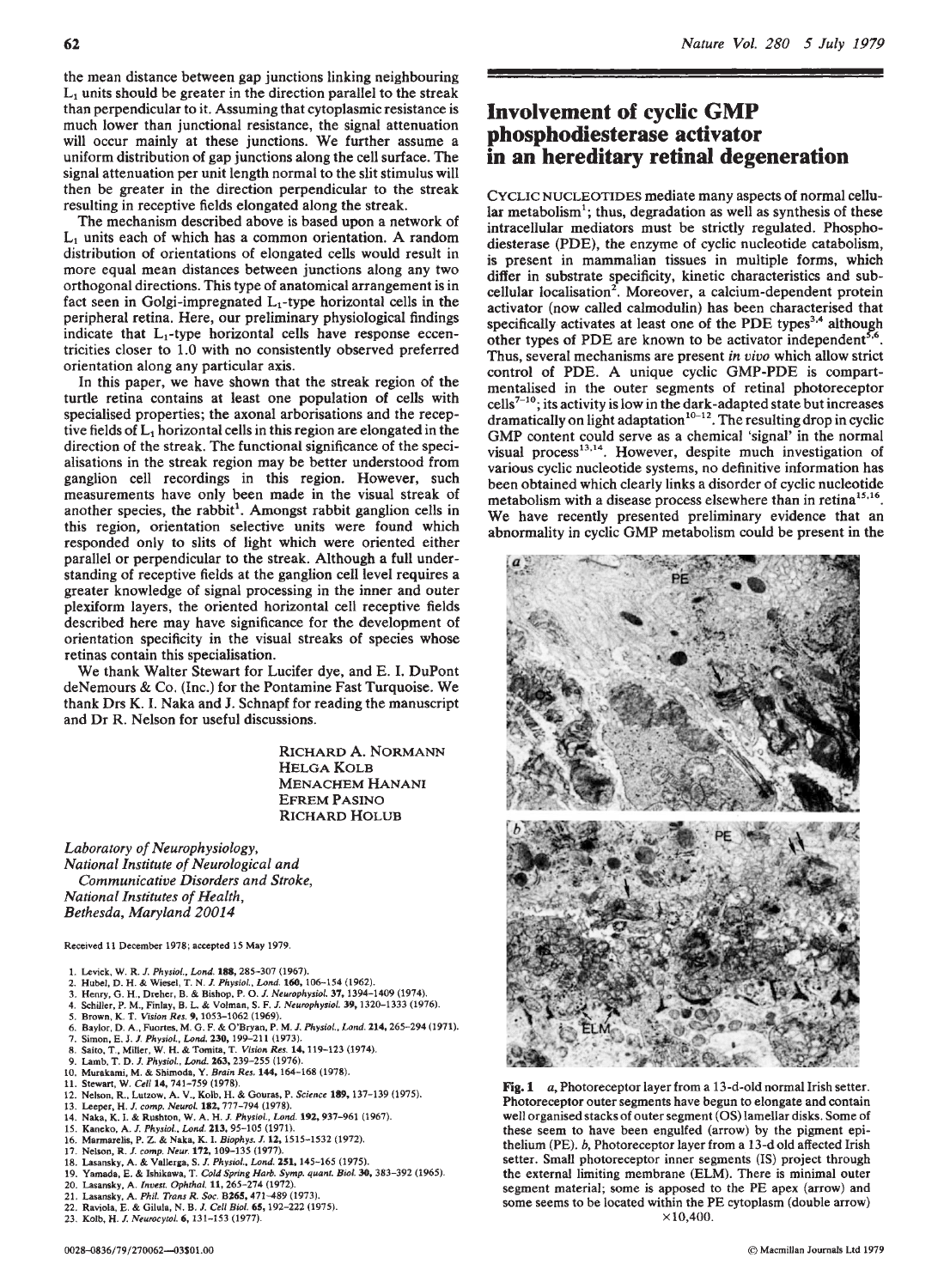

Fig. 2 Cyclic GMP phosphodiesterase activity in retinas of different ages. a, Control 9-d-old; b, affected 9-d-old; c, control 31-d-old; d, affected 34-d-old; e, control 48-d-old; f, affected 48-d-old.  $\bullet$ , No additions;  $\circ$ , 10  $\mu$ g purified brain activator added;  $\triangle$ , 250  $\mu$ M EGTA added. Experimental points are averages of triplicates which differed by no more than 15%.

retinas of Irish setter dogs with inherited rod-cone dysplasia<sup>15</sup> that could lead to greatly increased cyclic GMP content, as had been reported in mice with inherited retinal degeneration<sup>16</sup>. We now report that the basic defect in the disease seems to be a failure to switch PDE type and a concomitant decrease in protein activator concentration early in postnatal development, at the time of photoreceptor differentiation.

The Irish setters used were bred to develop rod-cone dysplasia, and controls were heterozygous Irish setters unaffected by the disease. Tissues were obtained as previously described<sup>15</sup>; briefly, animals were anaesthetised with pentobarbital, their eyes enucleated and the retinas quickly dissected on ice and frozen in liquid nitrogen. Protein was determined by the method of Lowry *et al.*<sup>17</sup> with bovine serum albumin as standard. Bovine brain activator and activator-deficient PDE were prepared as previously described<sup>18</sup>. The activator-deficient enzyme had a basal activity of 930 pmol cyclic AMP hydrolysed per mg protein per min; this was increased fourfold in the presence of optimal concentrations of  $Ca^{2+}$  and activator protein. PDE activity was measured using an assay mixture containing 40 mM Tris-HCl  $(pH 8.0),$ 3 mM MgSO<sub>4</sub>, 50 µM CaCl<sub>2</sub>, 1 µM <sup>3</sup>H-cyclic AMP  $(36.6 \text{ Ci mmol}^{-1})$  or <sup>3</sup>H-cyclic GMP  $(8.28 \text{ Ci mmol}^{-1})$  (NEN) and an appropriate amount of retinal homogenate in a total volume of  $100 \mu l$ . When appropriate, 250  $\mu$ M EGTA or 10  $\mu$ g of purified brain activator was added before PDE assay. Samples were incubated for 12 or 15 min at  $30^{\circ}$ C, the reaction was terminated by boiling for 45 s, and  $50 \mu g$  snake venom (Crotalus atrox, Sigma) was added. Samples were incubated for a second 10-min period at 30°C and 1.0 ml of IRP-58 resin (200-400 mesh, Rohm and Haas) added. After centrifugation,  ${}^{3}H$ -adenosine or  ${}^{3}H$ -guanosine in the supernatant was determined by liquid scintillation spectrometry. Recovery of  ${}^{3}$ H-nucleoside was >90%. Retinal protein activator was assayed by testing its ability to stimulate the activity of activator-deficient, purified cyclic nucleotide PDE enzyme  $(0.68 \mu g$  per 0.1 ml assay mixture) using boiled retinal aliquots as the source of activator. One unit of activator is defined as the amount required to give half-maximal stimulation of the activator-deficient PDE enzyme.

The second week after birth is critical in retinal development in dogs, as the photoreceptors begin to differentiate during this period (Fig. 1). At day 9 (Table 1 and Fig. 2a, b), cyclic GMP-PDE activity was already lower in the dystrophic dog (244 pmol per mg protein per min) than in heterozygous controls (309 pmol per mg per min). However, cyclic AMP-PDE activity was the same in affected and control retinas at 9 days. Cyclic GMP-PDE activity in control retinas rose sevenfold (Table 1) by the time of photoreceptor maturation at 7 weeks $^{19}$ . Cyclic GMP-PDE activity observed in affected retinas during development was lower than that of control retinas, whereas no difference was observed in cyclic AMP-PDE activity (Table 1). Measurement of endogenous protein activator for cyclic GMP-PDE using activator-deficient brain PDE enzyme indicated lower amounts in affected than in control retinas in each age group studied. No differences were observed with the protein activator using <sup>3</sup>H-cyclic AMP as substrate (not shown).

Activity of cyclic GMP-PDE was then investigated in the presence of exogenous brain activator protein or EGTA (Fig. 2). The latter was used because  $Ca^{2+}$  is necessary for activatorinduced increases in PDE activity. The addition of brain activator increased PDE activity in the 9-d control retina but added EGTA decreased activity (Fig. 2a). In the 9-d affected retina (Fig.  $2b$ ), the inhibitory effect of EGTA was also apparent, as was the stimulatory effect of brain activator. At about 5 and 7 weeks, neither brain activator nor EGTA had any marked effect on PDE activity in the control retina (Fig. 2c, e). In contrast, EGTA continued to exert an inhibitory effect in the dystrophic retina, and the addition of brain activator restored PDE activity to the levels seen in the control (Fig. 2d, f).

The expression of PDE activity in cells seems complex in that it can be regulated by several factors including activator protein and  $Ca^{2+}$  (refs 20, 21) in addition to the basic activity of the enzyme itself. It has been suggested<sup>22</sup> that the concentration of cyclic GMP in particular is controlled by a PDE protein activator. It was therefore not unexpected to find effects of activator and  $Ca<sup>2+</sup>$  on cyclic GMP-PDE activity in 9-d control retinas. Morphologically, photoreceptor outer segments begin to develop at this time. However, it was surprising to find that after outer segment elongation and maturation added brain activator and  $Ca^{2+}$  had negligible effects on PDE activity in these retinas. This indicated that the activator-dependent PDE activity had switched to an activator-independent ('adult') type (Fig. 2). In contrast, in affected retinas, no such switch was found to occur as the outer segments began to develop. Exogenous activator markedly stimulated PDE activity throughout the 7-week experimental period, whereas endogenous activator levels fell to about half of that observed in control retinas. It is not known if endogenous activator levels are actually limiting in affected retinas. The finding that exogenous brain activator restores PDE activity to close to that seen in the control in vitro, however, could be important in future attemps to halt or at least slow the progress of the disease.

Table 1 Phosphodiesterase activity and protein activator activity in control and affected retinas

| Animal age | Phosphodiesterase<br>activity (pmol per mg<br>protein per min) |                                   | Cyclic<br><b>GMP-PDE</b><br>activator<br>concentration<br>(units per |             |
|------------|----------------------------------------------------------------|-----------------------------------|----------------------------------------------------------------------|-------------|
| (dav)      |                                                                | Animal type Cyclic AMP Cyclic GMP |                                                                      | mg protein) |
| 9          | Control                                                        | 102                               | 309                                                                  | 125         |
| 9          | Affected                                                       | 102                               | 244                                                                  | 101         |
| 31         | Control                                                        | 104                               | 887                                                                  | 53          |
| 34         | Affected                                                       | 104                               | 326                                                                  | 23          |
| 48         | Control                                                        | 143                               | 2.275                                                                | 95          |
| 48         | Affected                                                       | 151                               | 539                                                                  | 56          |

Phosphodiesterase activity was measured by determination of <sup>3</sup>H-nucleoside with an ion-exchange method (see text). Protein activator was determined in boiled retinal aliquots using purified bovine brain PDE which was deficient in activator. One unit of protein activator activity is that amount which is required to give half-maximal stimulation of the activator-deficient brain PDE enzyme. Values given are averages of triplicate determinations in two experiments which agreed to within 15%.